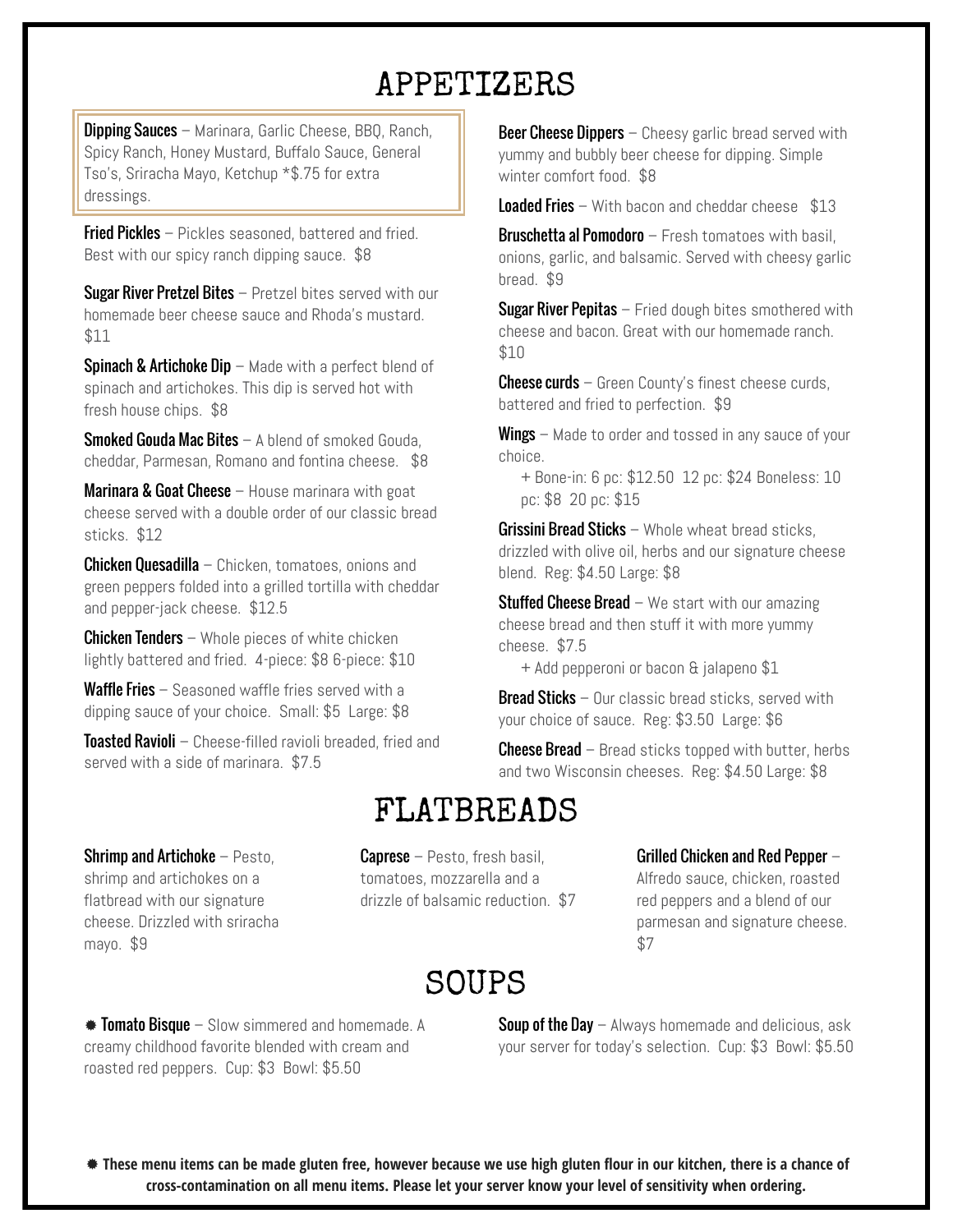# SALADS

**Ranch (GF), Spicy Ranch (GF), Ginger-Sesame, Balsamic Vinaigrette (GF), Honey Champagne Vinaigrette (GF), Creamy Garlic (GF), Honey-Mustard (GF), French (GF), Thousand Island (GF), Bleu Cheese (GF), Italian (GF), Caesar Add chicken (\$2/\$4), shrimp (\$2.5/\$5) or a slice of cheesy garlic bread (\$1)**

**was Harvest Cranberry & Walnut** – Mixed greens, dried cranberries, goat cheese crumbles, candied walnuts and red onion. Pairs best with honey-champagne vinaigrette or our balsamic vinaigrette. Half: \$7 Full: \$13

**Buffalo Chicken Salad** – Mixed greens, green pepper, onion, cucumber, cheddar cheese and crispy chicken tossed in buffalo sauce. Half: \$8 Full: \$15

**\*** Verona Caesar Salad – Romaine, shaved Asiago, banana peppers, cherry tomatoes and croutons with our homemade Caesar dressing on the side Half: \$7 Full: \$13

Hummus Platter – Homemade red pepper hummus served with flatbread, spring greens, tomatoes, Kalamata olives, cucumbers and chicken. \$12

**Crunchy Chicken** – Mixed greens, crunchy chicken, cheddar cheese, red onions and green peppers. Half: \$7.5 Full: \$14

**Flatbread Salad** – A grilled flatbread with Parmesan garlic sauce and oven-roasted chicken topped with spring greens and fresh Parmesan cheese. \$9.5

**Example 2.5 Chicken Bacon Ranch** – Mixed greens covered with oven-roasted chicken, tomatoes, bacon, onions and cheddar. Half: \$8 Full: \$15

 $*$  Greek – Mixed greens, Kalamata olives, green peppers, tomatoes, feta and a dash of basil. Try it with our Italian or Balsamic Vinaigrette. Half: \$6 Full: \$11

 $*$  Garden – A true classic with tomatoes, onions, green peppers, cucumbers and topped with cheese. Half: \$6 Large: \$11

Taco Salad – Grilled chicken or seasoned ground beef with black beans, tomatoes and cheddar cheese. Served with chips, sour cream and salsa on the side. Half: \$7 Full: \$13

# PASTA

### **All served with a slice of cheesy garlic bread. Add a side salad for \$2.5**

### Andouille Sausage Alfredo

– Our creamy alfredo with a touch of cajun and andouille sausage. Add shrimp for \$4 \$12 –

Chicken Parmesan – Battered chicken breast smothered in our marinara sauce and topped with cheese over a bed of fettuccini tossed with Alfredo sauce. \$13.5

**Baked Mac N' Cheese** – Our creamy, homemade macaroni  $\theta$ cheese to make you feel like a kid again \$11 - BBQ Pulled Pork Mac \$13.5

**Creamy Pesto with Shrimp**  $-$  Spaghetti tossed with creamy pesto and shrimp. Simple and delicious. \$13

**Spaghetti** – Spaghetti served with our homemade sausage marinara sauce. \$10

Fettuccini, Spaghetti, Cheese Ravioli (+\$1), Portabella

& Shrimp Ravioli (+\$3.5)

Mushroom Ravioli (+\$3.5), Garlic

**Shrimp Ravioli with Red Pepper Cream – Shrimp and** garlic ravioli with red pepper cream sauce, sautéed mushrooms and crumbled goat cheese. \$14.5

**Lasagna** – Layers of our homemade marinara sauce with beef, sausage, ricotta, cheese and pasta. \$12.5

**Chicken Alfredo** – Our homemade 3-cheese Alfredo sauce over fettuccini, tossed with chicken and mushrooms \$12.5

# Build your own pasta -- \$10

**Pasta** – Spinach-stuffed Tortellini, Sauce – Marinara, Alfredo, Basil Pesto Cream, Red Pepper Cream Additions  $(*\$1)$  – Grilled Veggies, Sautéed Mushrooms, Goat Cheese (+\$2), Sausage, Chicken  $(+\$2)$ , Shrimp  $(+\$4)$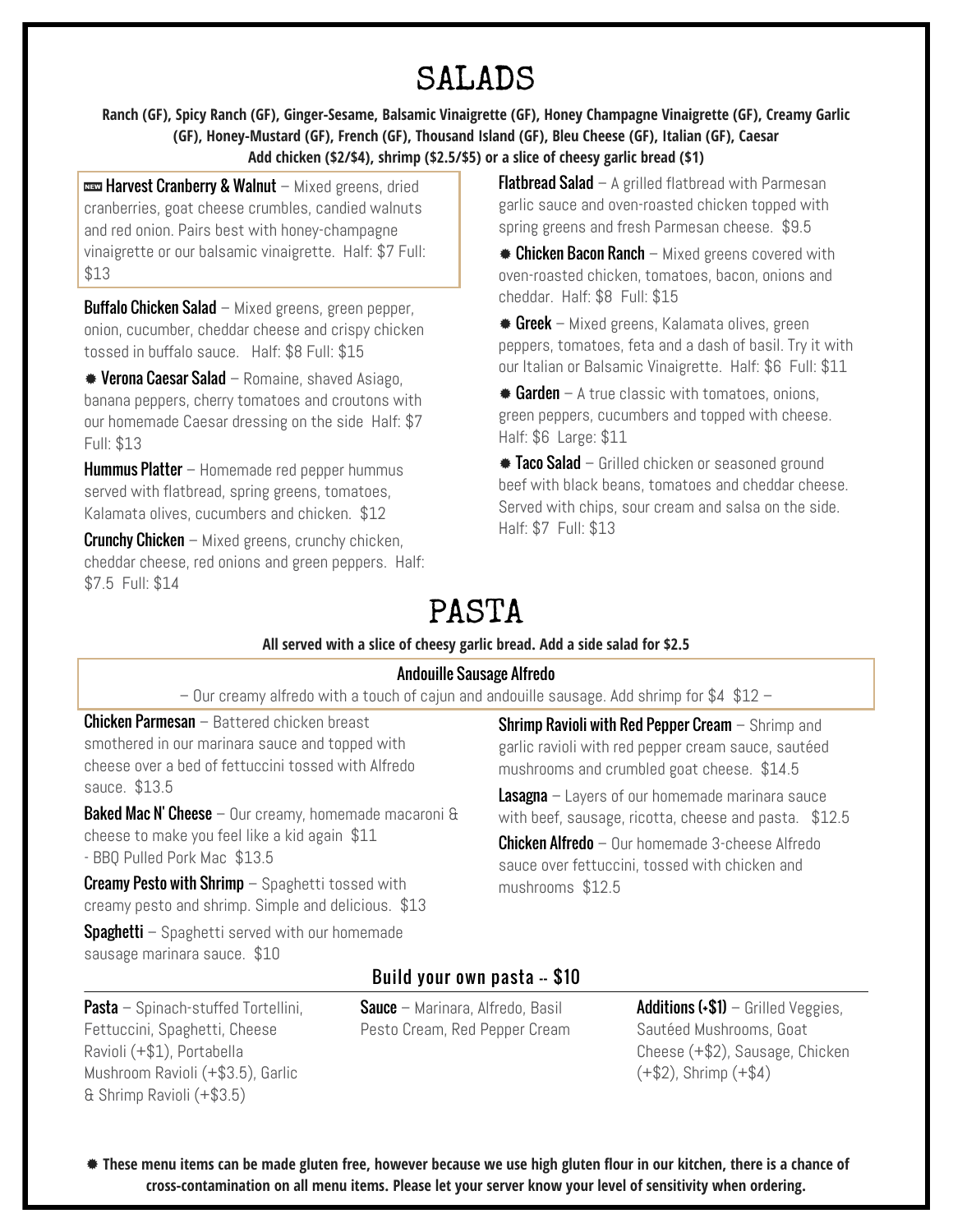# GRILLED SANDWICHES

#### **Grilled with your choice of wheat, garlic-infused white, flatbread, rye or gluten-free and served with soup, side salad or waffle fries.**

**Ribeye Sandwich** – Locally raised ribeye seared with sautéed mushrooms, onions and green peppers, signature cheese and our house steak sauce. \$13.5

**\* Bacon, Bacon & Swiss** – Our version of a ham and Swiss with Rhoda's mustard, Canadian bacon, apple-wood smoked bacon, tomatoes, onions and Swiss cheese. \$11

**Crunchy Chicken** – Lightly battered chicken with onions, bacon, cheddar with our house spicy ranch. \$11

**Ehicken Cordon Bleu** – Layers of Canadian bacon, grilled chicken and Swiss cheese paired with a honey mustard dressing \$10.5

 $*$  **Concord Chicken Bacon** – Grilled chicken, bacon, tomatoes, red onions and cheddar cheese married together perfectly with our homemade ranch. \$11

**\* Pastrami Reuben** – Tasty pastrami from Usinger's, sliced in our kitchens and served with sauerkraut, Swiss cheese and homemade thousand island dressing \$10.5

**# Our 'No Frills' Pulled Pork** – The showcase in this sandwich is the pulled pork. It's smoked in-house and served up Kansas City style with BBQ, grilled onions and just a touch of cheese ('cause we are in Wisconsin) \$10.5

**Elearwater Garden** – We grill fresh mushrooms, green peppers, red onions, tomatoes and roasted red peppers. It's just right paired with our signature cheese and basil pesto sauce. \$8.5

Parmesan Chicken – Our specialty cheese and Parmesan melted with battered and fried chicken breasts and just the right amount of our marinara sauce. \$10.5

 $\bullet$  Po River Italian – Layers of salami, ham and pepperoni with red onions, green peppers, honey mustard and our stretchy signature cheese \$10.5

# Two toppings of your choice

– stuffed with creamy ricotta and cheese. Served with marinara. \$10.5 –

# CALZONES | PIZZA BOWLS

#### Want to forego the crust? We have you covered!

– Add the toppings of your choice for \$.75 each (2 are included for free). Served with a side of marinara or any other sauce of your choice. \$7 –

# KIDS CORNER

#### **Served with fruit snacks or apple sauce and a cookie.**

### Pick an entrée \$4

– Baked Mac N' Cheese, 2 Chicken Tenders, Grilled Cheese (can be ordered on gluten-free bread), 5 Boneless Wings, 6" 1-topping Pizza, Buttered Noodles with Parmesan, Marinara & Noodles, Cheese Ravioli –

# Add a little extra for \$1.5

– Carrots & ranch or waffle fries –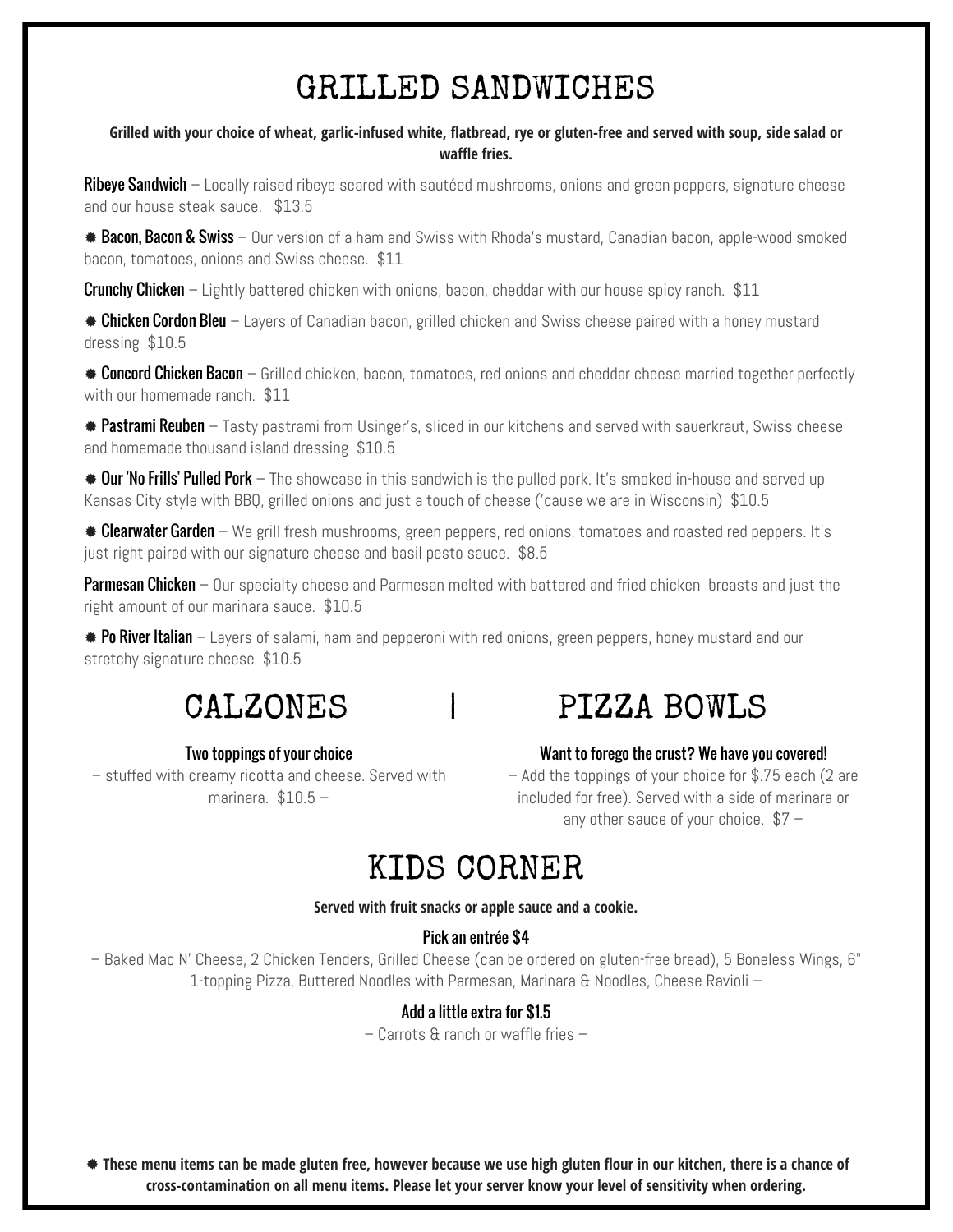# SPECIALTY PIZZAS

**We are happy to accommodate half specialty pizzas but there is a \$2 charge for specialties with two different sauces. Our specialty pizzas are combinations that we have put together and hope to share with you. We can remove any toppings you wish but there is an ingredient charge if you wish to substitute or add toppings.**

#### **NEW The Giddy Goat**

– Goat cheese alfredo sauce, signature cheese, Usinger's salami, slow roasted caramelized onions and pineapple. 10": \$12 12": \$15 14": \$18 16": \$21 –

**MacDaddy** – Thousand island sauce, beef, pickles, onions 10": \$14.5 12": \$17.5 14": \$20.5 16": \$23.5

**Rio Grande BBQ Chicken** – *BBQ sauce*, chicken, red  $$20.5$  16": \$23.5 onions, green peppers, pepper-jack 10": \$14.5 12":  $$17.5\,14"$ :  $$20.5\,16"$ :  $$23.5$  /  $$\ast$$  Amazon Deluxe – Red sauce, pepperoni, sausage,

**# Pulled Pork** – *BBQ sauce*, house-smoked pulled pork,  $$17.5\,14"$ : \$20.5 16": \$23.5 onions. Add jalapenos or pineapple for something a little different. 10": \$14.5 12": \$17.5 14": \$20.5 16": \$23.5

**Yahara Chicken Alfredo** – *Alfredo sauce*, spinach,  $$17.5$  14": \$20.5 16": \$23.5 chicken, mushrooms, roasted garlic 10": \$14.5 12": \$17.5 14": \$20.5 16": \$23.5

 $\bullet$  Kickapoo Taco – *Taco sauce*, seasoned beef or  $12"$ : \$17.5 14": \$20.5 16": \$23.5 chicken, black beans, tomatoes, cheddar cheese. Served with lettuce, sour cream, salsa and chips. 10": \$14.5 12": \$17.5 14": \$20.5 16": \$23.5

**Steak Pizza** – *Steak sauce*, steak, caramelized onions,  $$23.5$ green peppers and mushrooms. 10": \$17 12": \$20 14": \$23 16": \$26

 $\texttt{\#}$  Margarita – *Basil pesto sauce,* fresh basil,  $12"$ : \$17.5 14": \$20.5 16": \$23.5 tomatoes, fresh mozzarella and a drizzle of balsamic reduction. 10": \$13.5 12": \$16.5 14": \$19.5 16": \$22.5

 $\texttt{*}$  **Bacon & Pesto** – *Basil pesto sauce*, bacon, artichoke  $\texttt{\$16.5}\text{ 14": } \texttt{\$19.5}\text{ 16": } \texttt{\$22.5}$ hearts, tomatoes, goat cheese, signature cheese 10": \$14.5 12": \$17.5 14": \$20.5 16": \$23.5

**Mediterranean** – *Basil pesto sauce*, kalamata olives,  $14$ ": \$19.5 16": \$22.5 spinach, artichoke hearts, tomatoes, feta, signature cheese 10": \$14.5 12": \$17.5 14": \$20.5 16": \$23.5

Asian Chicken – General Tso's sauce, chicken, onions,  $12$ ": \$18.5 14": \$21.5 16": \$24.5 green peppers, pineapple, pepper-jack 10": \$14.5 12": \$17.5 14": \$20.5 16": \$23.5

**Mac N' Cheese** – Homemade mac N' cheese on our  $12$ ": \$17.5 14": \$20.5 16": \$23.5 perfect pizza crust. 10": \$14 12": \$17 14": \$20 16": \$23

**Maple My Bacon**  $-$  Creamy garlic sauce, our signature cheese, Canadian bacon, crumbled bacon and a swirl of maple-rosemary syrup. 10": \$14.5 12": \$17.5 14":

green peppers, onions,mushrooms 10": \$14.5 12":

**\* Ricotta Be Kiddin' Me**  $-$  *Red Sauce*, pepperoni, sausage, herbed ricotta and oregano. 10": \$14.5 12":

**The Tropics** – Red sauce, Canadian bacon, pineapple, green pepper, red onion, cheddar cheese 10": \$14.5

**\*** Bacon Cheeseburger – Red sauce, bacon, ground beef, tomatoes, onions, cheddar cheese. Includes a side of pickles. 10": \$14.5 12": \$17.5 14": \$20.5 16":

**Kicking Horse 4-Alarm** – Red sauce, pepperoni, sausage, jalapenos, red onion, pepper-jack 10": \$14.5

 $\bullet$  Clearwater Garden – Red sauce, mushrooms, onions, tomatoes, green peppers, black olives 10": \$13.5 12":

 $\bullet$  Bella River – Red sauce, spinach, mushrooms, tomatoes, green peppers, onions 10": \$13.5 12": \$16.5

**\* Italian Creek Meatlovers**  $-$  *Red sauce*, salami, pepperoni, Canadian bacon, sausage, bacon 10": \$15.5

**Example 2.5 Concord Chicken Bacon** – Ranch, grilled chicken, bacon tomatoes, onions, cheddar cheese 10": \$14.5

**Buffalo Chicken** – *Buffalo sauce*, chicken, onion, green pepper, pepper-jack. Topped with a swirl of ranch. 10": \$14.5 12": \$17.5 14": \$20.5 16": \$23.5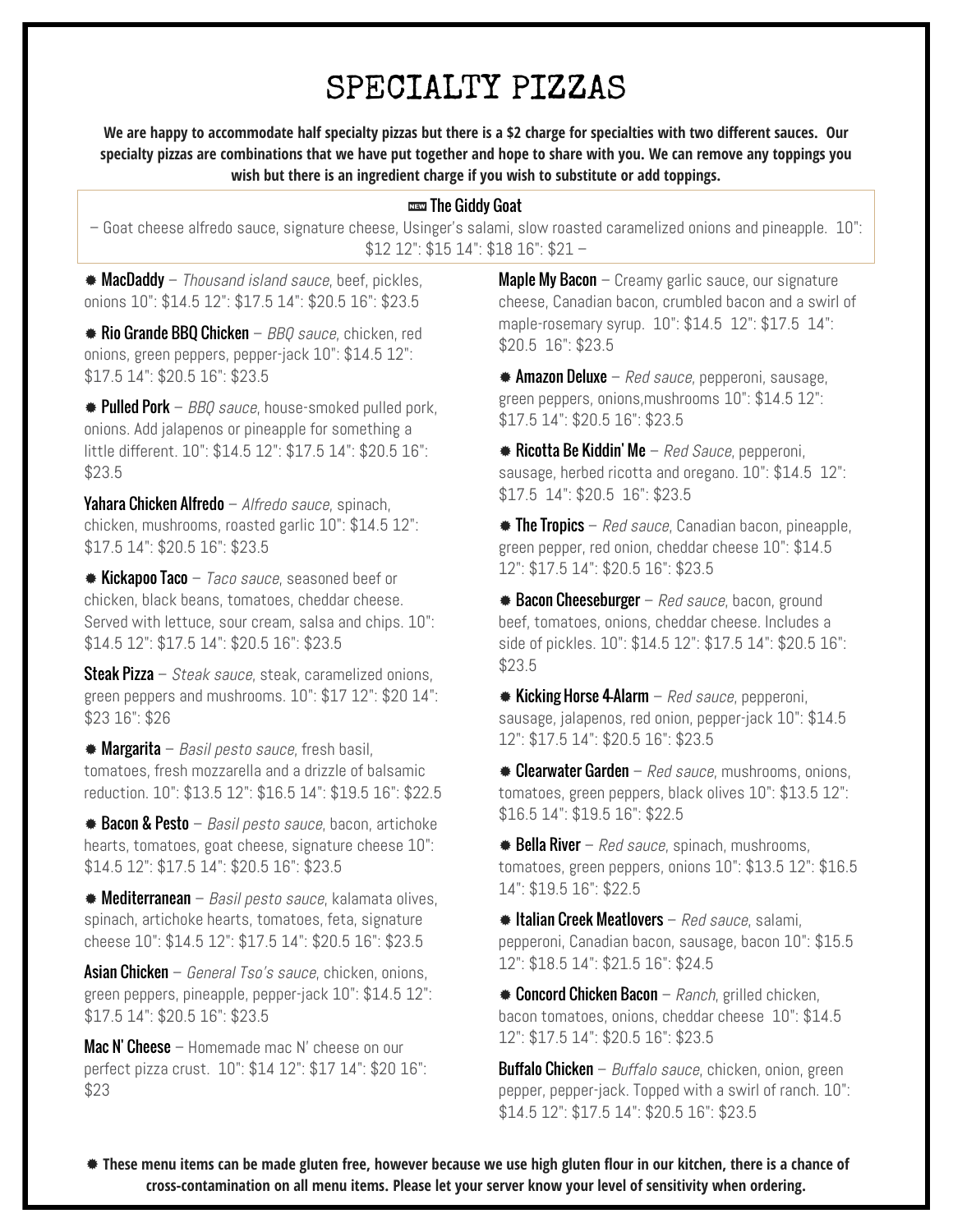# BUILD YOUR OWN PIZZA

**Select your size and crust**  $-$  Crispy thin, hand-rolled thin, hand-tossed or whole wheat. 10": \$9.75 12": \$11.75 14": \$13.75 16": \$15.75 Thick-crust add \$.50 Gluten-free (available in 10" and 12"): add \$3

**Choose a sauce**  $-$  Italian red sauce (GF), Alfredo, BBQ (GF), Ranch (GF), Honey Mustard (GF), Buffalo Sauce (GF), Basil Pesto (GF), Red Pepper Cream

#### Pick your favorite cheese –

Signature cheese, Cheddar, Habañero Pepper-Jack, Feta, whipped ricotta and goat cheese

### **Toppings**

– Pepperoni, Sausage, Bacon, Pulled Pork\*, Oven-Roasted Chicken, Salami, Canadian Bacon, Andouille Sausage, Buffalo Chicken, and Ground Beef. 10": \$1.5 12": \$1.8 14": \$2.2 16": \$2.6 Artichoke hearts\*, Black Olives, Kalamata Olives\*, Green Peppers, Red Onions, Tomatoes, Green Olives, Roasted Red Peppers, Spinach, Fresh Basil, Jalapenos, Banana Peppers, Mushrooms, Pineapple, Roasted Garlic\* (\* premium toppings). 10": \$1 12": \$1.3 14": \$1.6 16": \$2 -

#### Add an herb shake

– Oregano, SRP Herb Blend –

#### Top it with a drizzle

– Sriracha, Sriracha Mayo, Ranch, Balsamic Reduction, Maple-Rosemary Syrup \$.50 –

# SWEET FINISH

**um Homemade Peanut Butter Pie** – An Oreo crust with whipped peanut butter filling and homemade whipped cream topping. Finished with a drizzle of chocolate and crushed peanut butter cups. \$3.5

**Cheesecake** – Creamy and always delicious these change on a regular basis so ask your server for today's selection. \$5

**Brownie Indulgence**  $-$  A warm and gooey chocolate brownie with Salted Caramel ice cream. \$6

**Cinnamon Nuggets**  $-$  Fried cinnamon  $\theta$  sugar dough bites over ice cream with whipped cream, chocolate and caramel. \$8

**Chocolate Chip Cookie**  $-$  A large homemade chocolate chip cookie all warm and yummy. \$4 + Add a scoop of ice cream for \$1

**Beignets** – Fried dough bites covered in powdered sugar. Comes with chocolate, caramel or raspberry sauce. \$.50 for additional sauces. \$5

# BEVERAGES

#### Sprecher Sodas

– Root Beer, Root Beer Lo-Cal, Cherry Cola, Orange Dream, Cream Soda \$3 –

#### Iced Tea

– Unsweetened, Raspberry, Strawberry \$2 –

#### **Coffee**

– Regular & Decaf \$2 –

### Soda

– Coke, Diet Coke, Mr. Pibb, Fanta Orange, Sprite, Sprite Zero, Mello Yellow Reg: \$2 Kids: \$1 –

#### Juice

– Cranberry, orange, lemonade, pineapple, grapefruit Reg: \$2 Kids: \$1 –

#### Hot Tea

– Tazo Passion, Tazo Wild Sweet Orange, Tazo Zen, Tazo Earl Grey \$2 –

### Milk

– White & Chocolate Reg: \$3 Kids: \$1 –